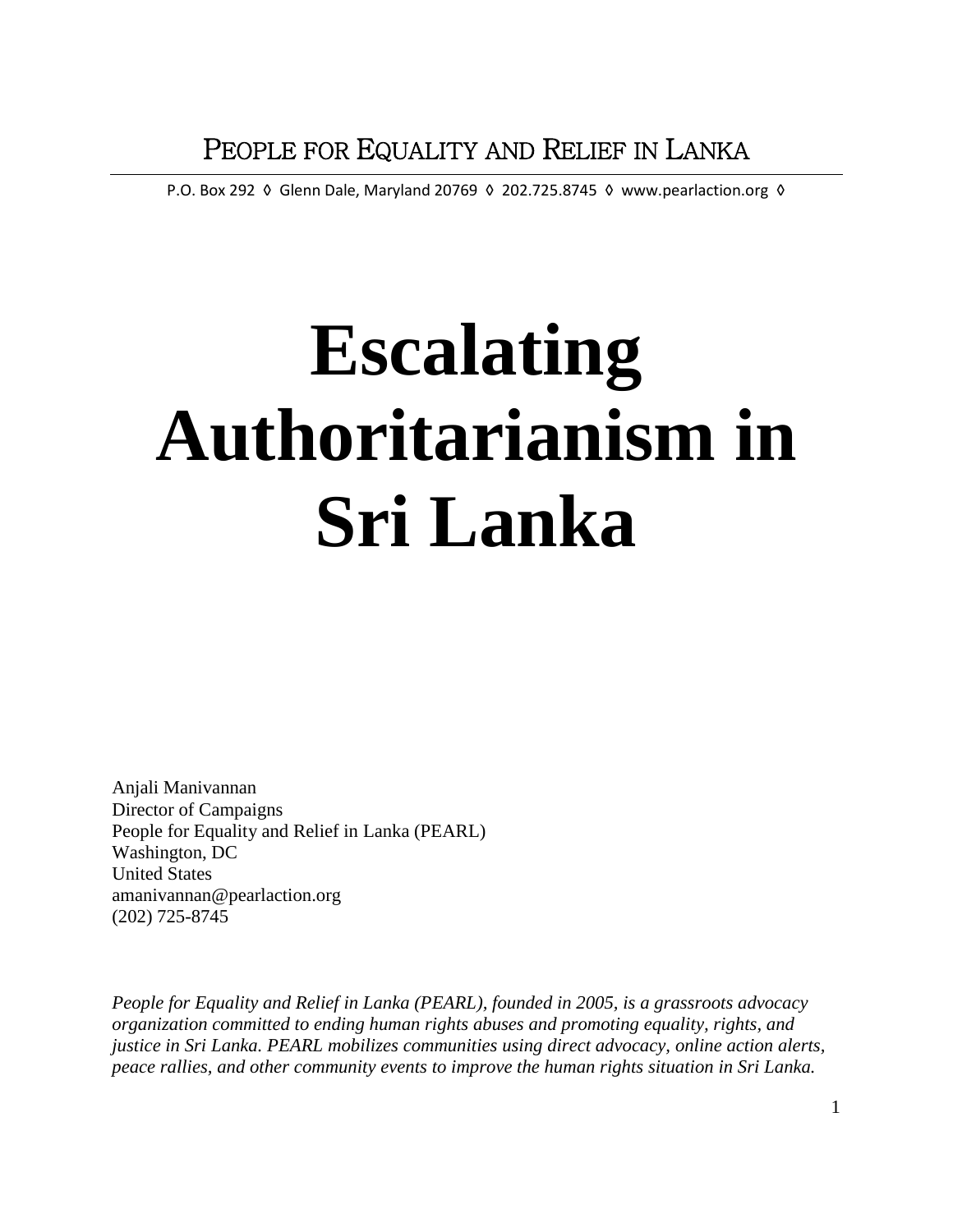#### **Sri Lanka's Escalating Authoritarianism**

#### **Current Situation:**

- Threats against journalists are increasing, and intimidation and harassment suffocates free speech on the island.
- Movement is extremely restricted, especially throughout Tamil areas. Traveling through heavily-militarized checkpoints is deeply invasive and threatening for Tamils.
- The ability to associate freely has been curtailed sharply, and gatherings of four or more people in the Vanni require prior permission from the Ministry of Defense.
- Amidst this militarization, the Government of Sri Lanka (GoSL) has also settled Sinhalese people in traditional Tamil lands in the North and East.<sup>1</sup>
- Impunity reigns as the GoSL has repeatedly made promises to set up commissions of inquiry for accountability and recognition of crimes, including egregious war crimes, crimes against humanity and genocide, committed against Tamil civilians. All of these have failed.<sup>2</sup>

#### **Overview:**

 $\overline{\phantom{a}}$ 

Since Sri Lanka's independence in 1948, the Government of Sri Lanka (GoSL) has systematically discriminated against the Tamil minority on the basis of ethnicity in all areas of life. Most violently, the GoSL-sponsored pogroms against Tamils in 1958, 1960, 1977, and 1983, demonstrate the structural violence facing the Tamil community in Sri Lanka.<sup>3, 4</sup>

Although the armed conflict between the Liberation Tigers of Tamil Eelam (LTTE) and GoSL military forces concluded in May 2009 with the LTTE's defeat, the ethno-political conflict in Sri Lanka has not been resolved. <sup>5</sup> Ongoing human rights violations include the appropriation and militarization of Tamil lands, detention of internally displaced persons (IDPs), governmentsponsored demographic changes in Tamil areas, as well as the government's failure to investigate attacks on the media. Sri Lanka ranks 163 out of 178 countries regarding media freedom in 2011, down five places from 2010.<sup>6</sup> Sri Lanka is also the fourth worst country in

<sup>&</sup>lt;sup>1</sup> Land in the Northern Province: Post-War Politics, Policy and Practices, p. 139-170.

<sup>&</sup>lt;sup>2</sup> Amnesty International, "Twenty Years of Make-Believe: Sri Lanka's Commissions of Inquiry," Amnesty International Publications, 2009.

<sup>3</sup> Black July '83, 28 Years, "Remembering Silenced Voices," Tamil Canadian Congress, 2011.

<sup>4</sup> Jeyaraj, D.B.S., Horror of a pogrom: Remembering "Black July" 1983, July 2010.

<sup>&</sup>lt;sup>5</sup> Ethnic-based marginalization and violence by government-backed groups, armed forces, paramilitaries and mobs still continue today. *See* Asian Human Rights Commission, "The State of Human Rights in Sri Lanka in 2011."

<sup>6</sup> Reporters Without Borders, "Press Freedom Index 2011-2012," http://en.rsf.org/press-freedom-index-2011- 2012,1043.html.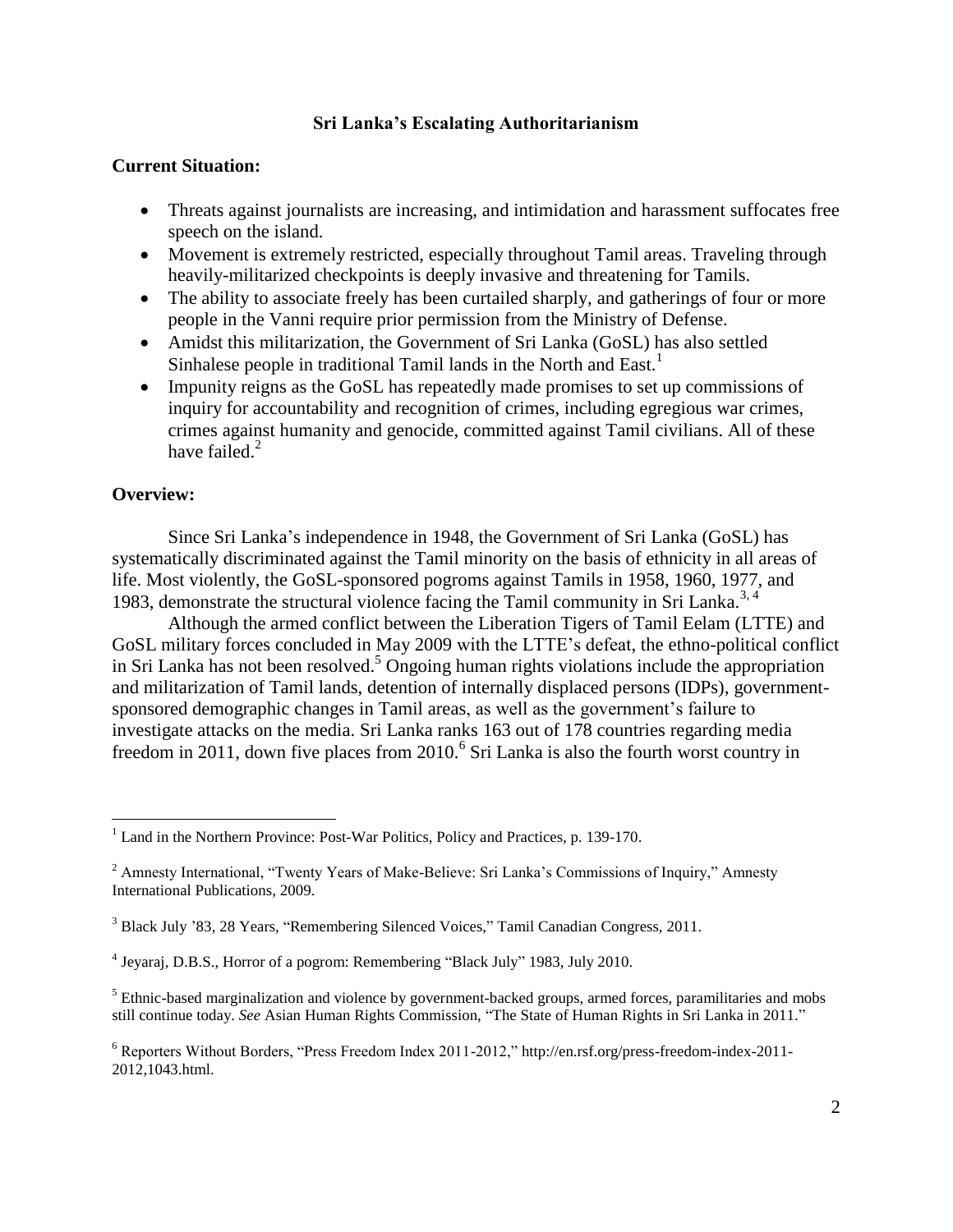combating anti-press violence; nine journalists have been murdered with no convictions since 2005 under the Rajapaksa administration.<sup>7</sup>

For reconciliation to be achieved, the GoSL must ensure the return of the rule of law in Tamil areas; however, there has been no progress here. The focus of this report will be on the rise of authoritarianism, as this is a long-standing historical concern fundamentally affecting the rights and livelihoods of Tamils in Sri Lanka.

## **Recommendations:**

- The UN Office of the High Commissioner for Human Rights must immediately establish a robust human rights monitoring mission in Sri Lanka, particularly in the North and East;
- The UN Human Rights Council must immediately establish a Commission of Inquiry to investigate allegations of war crimes, crimes against humanity, and genocide against Tamils in Sri Lanka;
- The UN Special Rapporteurs on Extrajudicial, Summary or Arbitrary Executions, Torture, Freedom of Expression, Cultural Rights, Right to Peaceful Assembly and Association, Freedom of Opinion and Expression, Independence of Judges and Lawyers, Truth, Justice and Reconciliation, Physical and Mental Health, Violence Against Women, Racism, and the Special Advisers on the Prevention of Genocide and Prevention and Resolution of Conflicts should conduct official visits to Sri Lanka and should report back to the Office of the High Commissioner for Human Rights.

**Key words**: impunity, free speech, free association, security, military, paramilitary, reconciliation, accountability, democracy, authoritarianism

# **Lack of Freedom of Movement:**

 $\overline{\phantom{a}}$ 

1. The government continues to prohibit access to some IDPs' homes. As of January 2012, 300,000 individuals remained persons of concern under UNHCR's mandate, with 110,000 persons still living with host families or in camps.<sup>8</sup> As of February 2012, 90,000 IDPs in the North are still unable to return home.<sup>9</sup> As of July 2011, demining by humanitarian organizations could not begin in nine localities in the Mullaitivu District, because the government denied these groups access and thus, some IDPs cannot resettle

<sup>7</sup> Committee to Protect Journalists, "Attacks on the Press in 2011: Sri Lanka," [http://cpj.org/2012/02/attacks-on-the](http://cpj.org/2012/02/attacks-on-the-press-in-2011-sri-lanka.php)[press-in-2011-sri-lanka.php.](http://cpj.org/2012/02/attacks-on-the-press-in-2011-sri-lanka.php)

<sup>8</sup> Human Rights Watch, "Country Report: Sri Lanka," page 4, January 2012, http://www.hrw.org/sites/default/files/related\_material/srilanka\_2012.pdf.

<sup>&</sup>lt;sup>9</sup> Sri Lanka Bulletin No. 2: The Current Situation on the Ground for the  $18<sup>th</sup>$  Human Rights Council session, page 2, February 2012.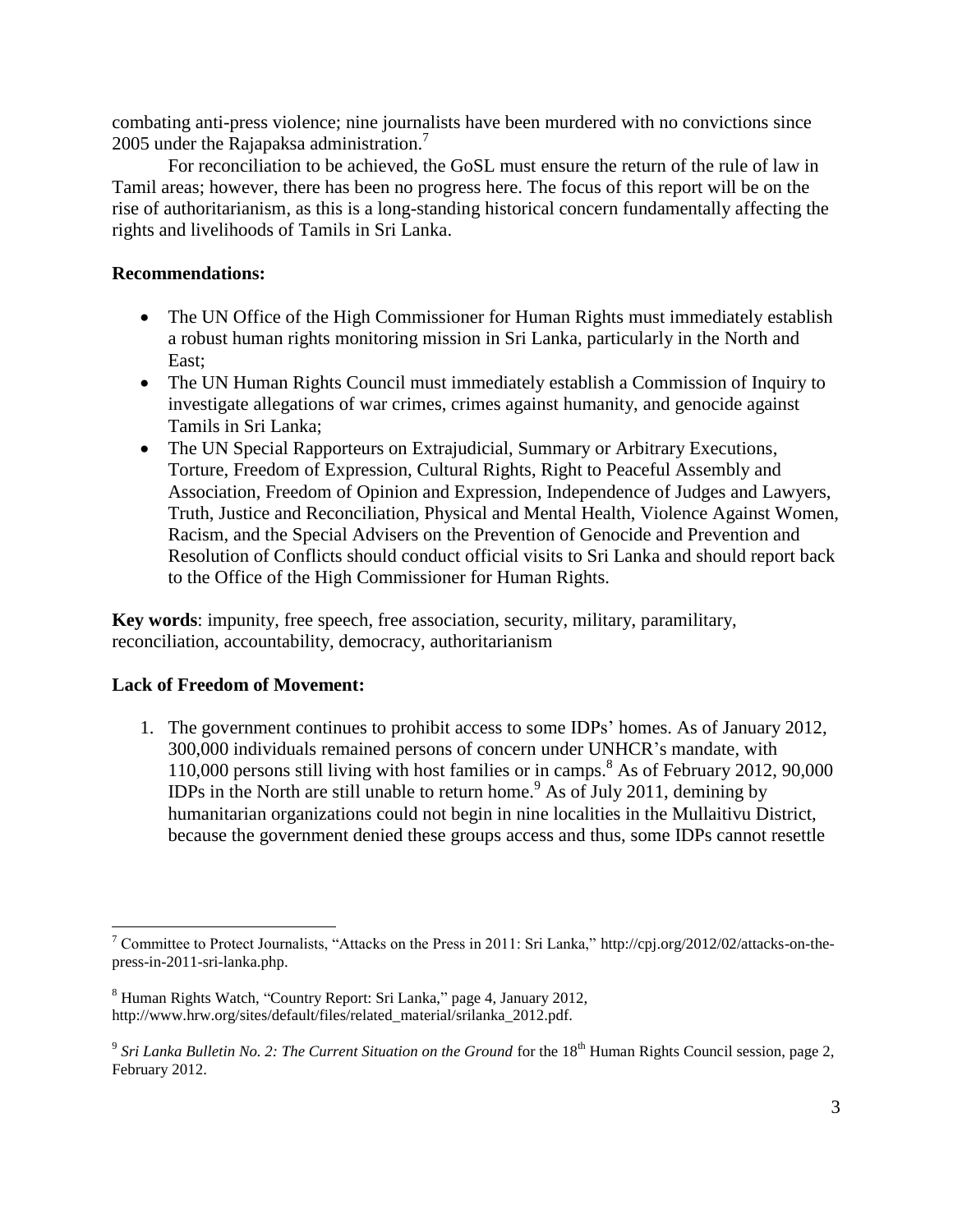due to uncleared land mines or designation of areas as High Security Zones (HSZ).<sup>10</sup> Fifteen localities in Jaffna also remain closed.<sup>11, 12</sup> 20,000 IDPs are still in GoSL's camps in the North, where shelter, health, and medical facilities steadily deteriorate.<sup>13</sup> The North is heavily restricted to NGOs and international organizations.<sup>14</sup>

2. IDPs from several villages in the North are not permitted to return home, and instead, are forced to resettle in the interior village of Kombavil in Mullaitivu where they are unable to carry out their traditional livelihood of fishing.<sup>15</sup> IDPs in Poonthottam Camp in Vavuniya refused to resettle in the Vanni because they were not given essential bare necessities by the government to start a new life. To force them out of the IDP camp, the GoSL shuts off water and electricity.<sup>16, 17</sup>

## **Liberty and Security of the Person:**

3. Sri Lankan law requires authorities to inform an arrested person of the reason for their arrest and to bring the arrestee before a magistrate within 24 hours. However, it often takes several days, sometimes weeks or months before detainees see a magistrate.<sup>18</sup> Police can detain a person for up to one year under detention orders issued by a deputy inspector general of police. Some detentions have been extended beyond one year under the Prevention of Terrorism Act (PTA) by the Defense Secretary.<sup>19</sup> Additionally, there is no procedure for addressing the 11,000 ex-LTTE detainees, who are thus effectively denied any legal pathway to return to society.

<sup>12</sup> US State Department, "2010 Human Rights Report: Sri Lanka," [www.state.gov/g/drl/rls/hrrpt/2010/sca/154486.htm.](http://www.state.gov/g/drl/rls/hrrpt/2010/sca/154486.htm)

<sup>13</sup> Amnesty International, "Annual Report 2011: Sri Lanka, http://www.amnesty.org/en/region/sri-lanka/report-2011#section-132-3

<sup>14</sup> US State Department, ibid.

<sup>15</sup> MA Sumanthiran MP, "Issues and Problems Facing People of the Northern and Eastern Provinces," tabled in Parliament on 7 July 2011, http://www.scribd.com/doc/59795125/ISSUES-AND-PROBLEMS-FACING-PEOPLE-OF-THE-NORTHERN-AND-EASTERN-PROVINCES.

<sup>16</sup> *Sri Lanka Bulletin: The Current Situation on the Ground* for the 18<sup>th</sup> Human Rights Council session, page 1, September 2011.

<sup>17</sup> US State Department, ibid.

 $\overline{\phantom{a}}$ <sup>10</sup> 97 percent of IDPs at Menik Farm camp came from heavily mined areas in the Mullaitivu District. *See* US State Department, *2010 Human Rights Report: Sri Lanka*, [www.state.gov/g/drl/rls/hrrpt/2010/sca/154486.htm.](http://www.state.gov/g/drl/rls/hrrpt/2010/sca/154486.htm)

<sup>&</sup>lt;sup>11</sup> Internal Displacement Monitoring Centre, "Sri Lanka: IDPs and returnees remain in need of protection and [assistance," http://www.internal-displacement.org/countries/srilanka.](Internal%20Displacement%20Monitoring%20Centre,%20“Sri%20Lanka:%20IDPs%20and%20returnees%20remain%20in%20need%20of%20protection%20and%20assistance,”%20http:/www.internal-displacement.org/countries/srilanka)

<sup>&</sup>lt;sup>18</sup> US State Department, ibid.

<sup>19</sup> US State Department, *2010 Human Rights Report: Sri Lanka*[, www.state.gov/g/drl/rls/hrrpt/2010/sca/154486.htm.](http://www.state.gov/g/drl/rls/hrrpt/2010/sca/154486.htm)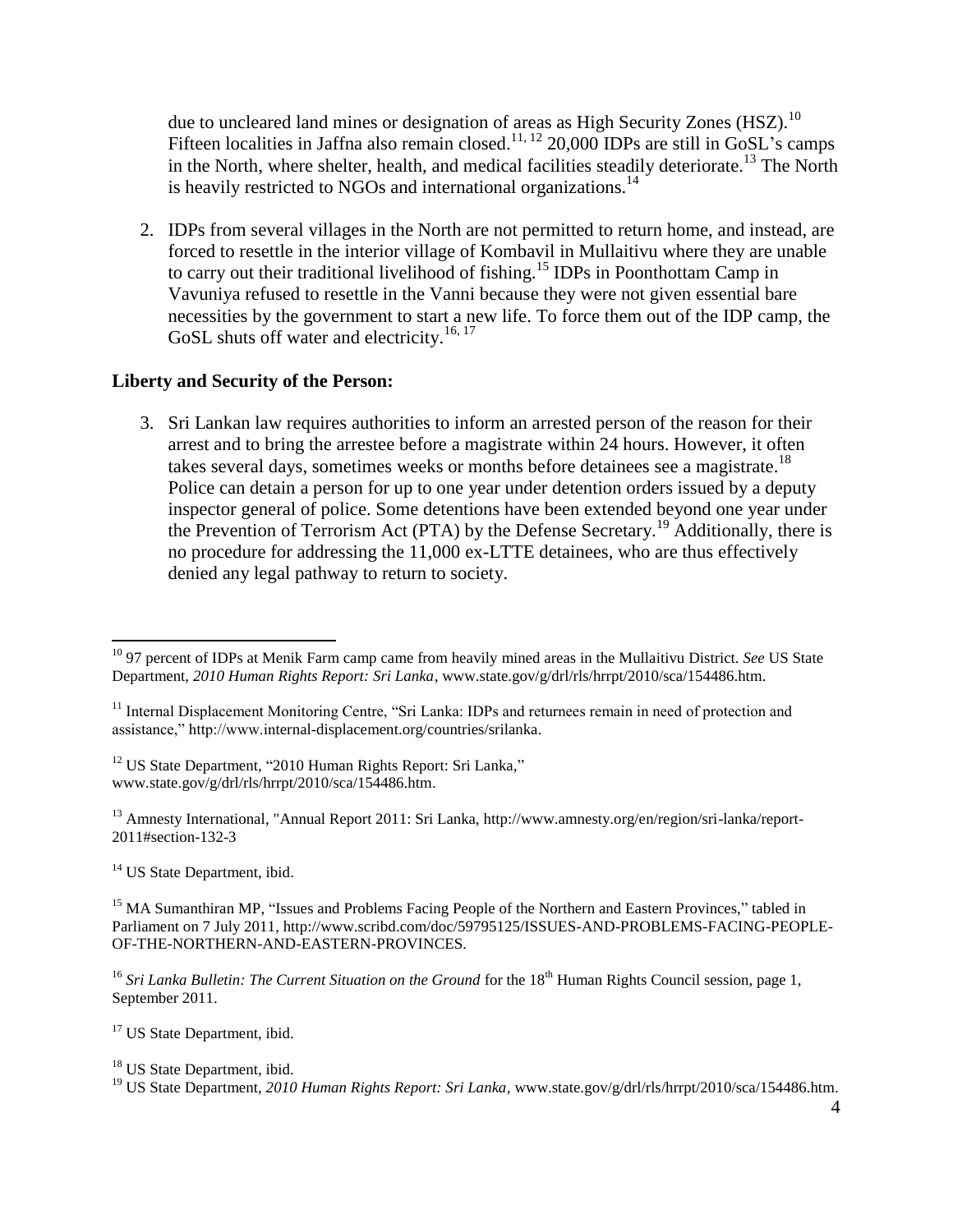- 4. Numerous people have been detained for their mere opposition to the government.<sup>20</sup> Some individuals have been imprisoned at length for political reasons; notably, main opposition presidential candidate and former army commander Sarath Fonseka. He was detained on February 8, 2010 by the military and ultimately sentenced to 30 months. Independent observers concluded that this was a political detention.<sup>21</sup>
- 5. On June 17, 2011, police violently arrested Alhaj Farook Mohomad Ikram without providing the reason for his arrest or answering his later requests for redress.<sup>22</sup> In September 2011, several university students were detained for hooting at the Minister of Education during a public event. More student protests followed in October, which resulted in additional student arrests and detentions. 23

# **Attacks on Freedom of Speech and Freedom of the Press:**

- 6. Freedom of speech and freedom of the press is protected by law, but is heavily restricted in practice. Twenty-five journalists have been in exile since 2001, putting Sri Lanka in seventh place for countries from which the most journalists have fled.<sup>24</sup> Unsolved attacks include the 2010 disappearance of cartoonist Prageeth Eknelygoda and the infamous 2009 murder of prominent news editor Lasantha Wickrematunga.
- 7. President Rajapaksa has blocked access to websites, including that of the main opposition party (UNP) and there are also concerns that GoSL is responsible for blocking Internet access to several Tamil news websites. At least five websites were blocked inside the country for being critical of the government.<sup>25, 26</sup>
- 8. Media access to the North is heavily restricted; foreign journalists must obtain prior clearance from the Ministry of Defense. <sup>27</sup> The Ministry of Defense has prevented BBC

l

 $^{21}$  Ibid.

 $20$  Ibid.

 $22$  Ibid.

 $23$  Ibid.

 $^{24}$  Committee to Protect Journalists, "Attacks on the Press in 2011: Sri Lanka," [http://cpj.org/2012/02/attacks-on-the](http://cpj.org/2012/02/attacks-on-the-press-in-2011-sri-lanka.php)[press-in-2011-sri-lanka.php](http://cpj.org/2012/02/attacks-on-the-press-in-2011-sri-lanka.php)

<sup>&</sup>lt;sup>25</sup> *Sri Lanka Bulletin No.* 2 for the 18<sup>th</sup> Human Rights Council session, page 2, February 2012.

<sup>26</sup> The sister websites *Groundviews* and *Vikalpa* are the last independent news sites based in Sri. *Lanka eNews* publishes out of London, but has been blocked domestically. Additionally, domestic access to the independent *Lanka News Web* was shut down. *See* Committee to Protect Journalists, "Attacks on the Press in 2009: Sri Lanka," <http://cpj.org/2010/02/attacks-on-the-press-2009-sri-lanka.php>

<sup>&</sup>lt;sup>27</sup> Committee to Protect Journalists, "Attacks on the Press in 2011: Sri Lanka," [http://cpj.org/2012/02/attacks-on-the](http://cpj.org/2012/02/attacks-on-the-press-in-2011-sri-lanka.php)[press-in-2011-sri-lanka.php](http://cpj.org/2012/02/attacks-on-the-press-in-2011-sri-lanka.php)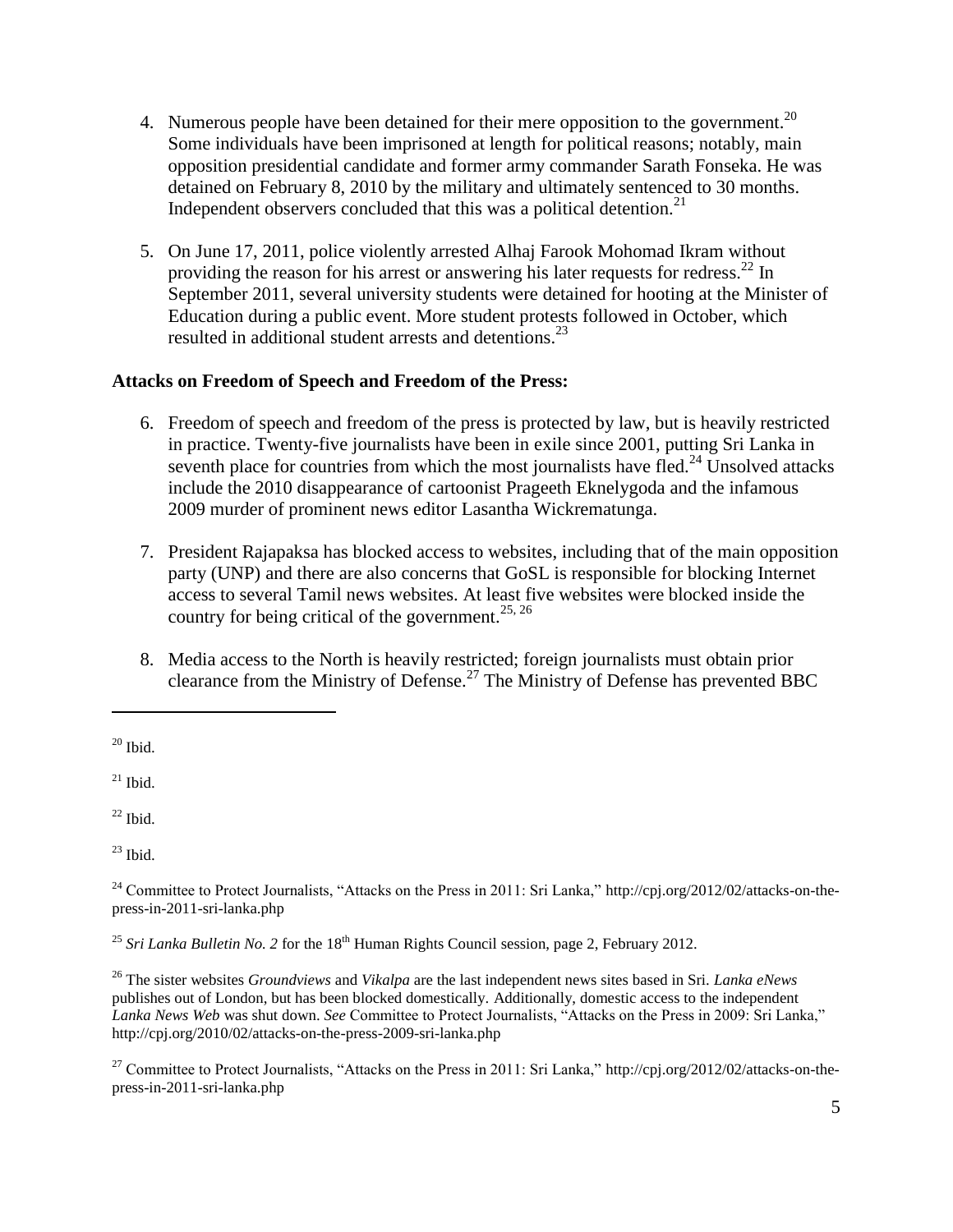journalists from attending public Lessons Learnt and Reconciliation Commission sessions in the North.<sup>28</sup> The GoSL pressures media to print stories that portray the GoSL positively and accuse those that criticize GoSL of treason. In the North, the police have a unit to control media references to the Rajapaksas. Consequently, many journalists choose self-censorship or even self-exile.<sup>29</sup> Both Tamils and Sinhalese journalists have been targeted – though Tamils have been disproportionately affected – and continue to be harassed.

- 9. Throughout the summer of 2008, President Mahinda Rajapaksa told journalists not to criticize the army and its operations. In May 2008, Keith Noyahr of the English weekly *The Nation* was viciously beaten following threats against him and fled Sri Lanka. Iqbal Athas of *The Sunday Times*, stopped writing after threats including some by the Defense Secretary.<sup>30</sup>
- 10. In January 2009, *The Sunday Leader* editor Lasantha Wickrematunga was murdered by eight men. Wickrematunga predicted his murder at the government's hands in an editorial published posthumously. Upali Tennakoon of the Sinhalese pro-government weekly *Rivira*, was severely injured by four men in January 2009; afterwards, he fled the country. Also in January 2009, the MTV/MBC station in Pannipitiya was attacked. In May 2009, Defense Secretary ordered a Britain's Channel 4 News team to leave the country after airing footage from a Tamil refugee camp. <sup>31</sup> In June 2009, Poddala Jayantha of the Sri Lanka Working Journalists Association was severely beaten after his photograph and other journalists' were shown on GoSL-run television, when Inspector General of Police called journalists traitors to be "dealt with."<sup>32</sup> The government ordered Associated Press Bureau Chief Ravi Nessman out in July 2009. Also that month, the GoSL reactivated the Press Council Act of 1973, which imposes punitive measures and proscribes certain content for publication.<sup>33</sup> Furthermore, substantial intimidation drove at least 11 Sri Lankan journalists into exile between June 2008 and June 2009.<sup>34</sup>

 $29$  Ibid.

 $\overline{\phantom{a}}$ 

<sup>30</sup> Committee to Protect Journalists, "Attacks on the Press in 2008: Sri Lanka," http://cpj.org/2009/02/attacks-on-thepress-in-2008-sri-lanka.php

 $31$  Their news report alleged that guards at the Vavuniya camp left corpses to rot, that food and water were in short supply, and that sexual abuse was prevalent. *See* Committee to Protect Journalists, "Attacks on the Press in 2009: Sri Lanka," [http://cpj.org/2010/02/attacks-on-the-press-2009-sri-lanka.php.](http://cpj.org/2010/02/attacks-on-the-press-2009-sri-lanka.php)

<sup>32</sup> US State Department, *2010 Human Rights Report: Sri Lanka*[, www.state.gov/g/drl/rls/hrrpt/2010/sca/154486.htm.](http://www.state.gov/g/drl/rls/hrrpt/2010/sca/154486.htm)

<sup>33</sup> US State Department, *2010 Human Rights Report: Sri Lanka*[, www.state.gov/g/drl/rls/hrrpt/2010/sca/154486.htm.](http://www.state.gov/g/drl/rls/hrrpt/2010/sca/154486.htm)

<sup>34</sup> Committee to Protect Journalists, "Attacks on the Press in 2009: Sri Lanka," [http://cpj.org/2010/02/attacks-on-the](http://cpj.org/2010/02/attacks-on-the-press-2009-sri-lanka.php)[press-2009-sri-lanka.php.](http://cpj.org/2010/02/attacks-on-the-press-2009-sri-lanka.php)

<sup>28</sup> US State Department, *2010 Human Rights Report: Sri Lanka*[, www.state.gov/g/drl/rls/hrrpt/2010/sca/154486.htm.](http://www.state.gov/g/drl/rls/hrrpt/2010/sca/154486.htm)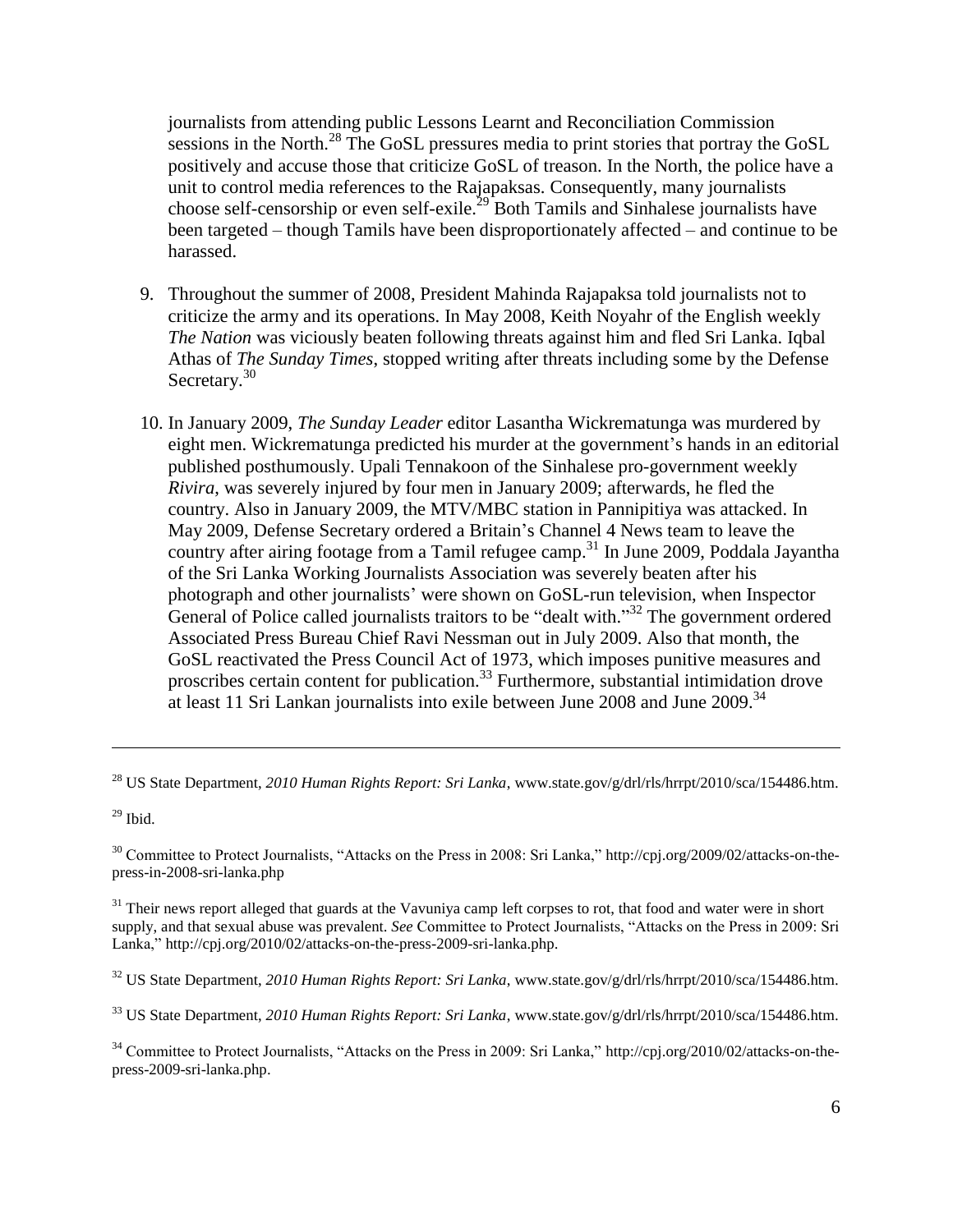- 11. In July 2010, masked assailants, suspected by local groups to be Ministry of Defense personnel, attacked Siyatha television, burning the studios and injuring two employees. In November 2010, persons with suspected affiliation with a paramilitary group threatened local journalists at a public session of the Lessons Learnt and Reconciliation Commission in Kayts, off the Jaffna Peninsula.
- 12. Prageeth Eknaligoda, a critic of the GoSL, disappeared in January 2011. Additionally, Governmental repression of the media has recently extended to Western sources.<sup>35</sup> In July 2011, GoSL officials intimidated Radio Netherlands Worldwide (RNW) reporters on their trip through the North and East. They were interrogated late at night and the next morning, they were attacked at gunpoint by men in a white van. In July 2011, the chief news editor of Jaffna-based Tamil newspaper *Uthayan*, Gnanasundaram Kuhanathan, was seriously attacked near a military post.<sup>36</sup>
- 13. In February 2012, Puvi Rahumathulla of the magazine *Vaara Uraikal* which has been critical of the government, was attacked by a group while distributing copies.<sup>37</sup>
- 14. GoSL occasionally informally prohibit Tamil cultural productions, allegedly because the GoSL did not have a Tamil translator who could understand and approve the production's content.<sup>38</sup> Furthermore, the GoSL intimidates academics into practicing self-censorship and avoiding criticism of government officials.<sup>39</sup>

# **Militarization of Tamil Lands:**

15. GoSL has maintained heavy military presence in the North and East since 2009. The military forcibly registered and photographed Tamils in all districts in the North. In the Vanni it is impossible to have a meeting with four or more people without the permission and, frequently, presence of military officials. <sup>40</sup> There are army camps in or around all villages in Mullaitivu, Kilinochchi and most villages in Jaffna as well as sentry posts every one to two miles along major and secondary roads in the North.<sup>41</sup>

 $36$  Ibid.

 $37$  *Sri Lanka Bulletin No.* 2 for the 18<sup>th</sup> Human Rights Council session, page 2, February 2012

<sup>38</sup> US State Department, *2010 Human Rights Report: Sri Lanka*[, www.state.gov/g/drl/rls/hrrpt/2010/sca/154486.htm.](http://www.state.gov/g/drl/rls/hrrpt/2010/sca/154486.htm)

 $39$  Ibid.

 $41$  *Sri Lanka Bulletin* for the  $18<sup>th</sup>$  Human Rights Council session, page 2, September 2011.

 $\overline{\phantom{a}}$ <sup>35</sup> *Sri Lanka Bulletin: The Current Situation on the Ground* for the 18<sup>th</sup> Human Rights Council session, page 3, September 2011.

<sup>40</sup> International Crisis Group Asia Report, *Sri Lanka's North I: The Denial of Minority Rights*, page 9, March 16, 2012, [http://www.crisisgroup.org/~/media/Files/asia/south-asia/sri-lanka/219-sri-lankas-north-i-the-denial-of](http://www.crisisgroup.org/~/media/Files/asia/south-asia/sri-lanka/219-sri-lankas-north-i-the-denial-of-minority-rights.pdf)[minority-rights.pdf.](http://www.crisisgroup.org/~/media/Files/asia/south-asia/sri-lanka/219-sri-lankas-north-i-the-denial-of-minority-rights.pdf)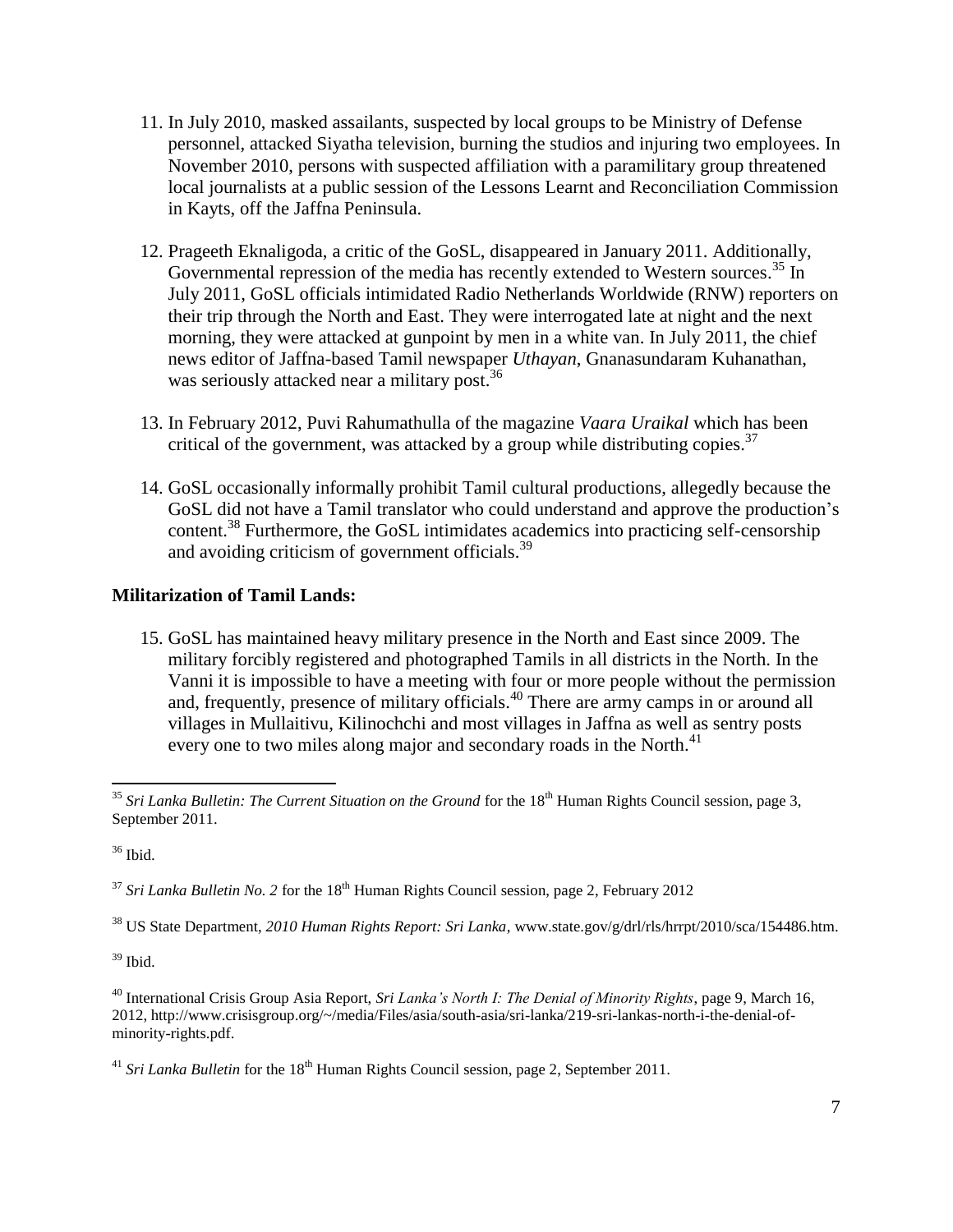- 16. The GoSL has appointed retired military officers as governors for two provinces in the North.<sup>42</sup> Senior leaders of the military are involved with nearly all aspects of life; exmilitary personnel are involved in project and agency approval processes, and local commanders have the power to approve beneficiaries for humanitarian projects. NGOs and development agencies are required to invite local commanders for consultations, openings and project disbursement events.<sup>43</sup> Military commanders take over decisionmaking with regard to resettlement and land-related issues. The military also regularly takes charge of meetings run by civilian authorities.<sup>44</sup>
- 17. Throughout the Vanni, many plots of land have been and are being appropriated by the military for agricultural purposes.<sup>45</sup> Near Kaeppaulavu in Mullaitivu district, families have been told they cannot return home because of mines, but their paddy fields are being used by the military.<sup>46</sup> Security forces have also taken over schools, churches and private properties in heavily majority Tamil areas like Jaffna, Mannar, and Mullaitivu.<sup>47</sup>

### **Structural Violence Against Cultural Rights:**

- 18. The GoSL has been promoting demographic changes in traditionally Tamil areas via forcible land transfers and government-sponsored settlement of Sinhalese families into the North. The army plays a central role in settling Sinhalese, blocking access for Tamils to their lands, and acting as the ultimate arbiter of disputes and policy enforcer.<sup>48</sup> The military helped 165 Sinhalese families move into Kokkachchaankulam in Vavuniya. Meanwhile, displaced Tamil residents have been prohibited from returning.<sup>49</sup>
- 19. The GoSL has designated lands in the North and East, including Sembimalai and Thiriyaya, for building Buddhist temples. Almost 30 Buddhist statutes were erected in the

 $44$  Ibid., page 16.

 $45$  Ibid., page 22.

 $46$  Ibid., page 22.

<sup>48</sup> International Crisis Group Asia Report, *Sri Lanka's North I: The Denial of Minority Rights*, page 24.

 $\overline{a}$  $42$  Ibid.

<sup>43</sup> International Crisis Group Asia Report, *Sri Lanka's North II: Rebuilding Under the Military*, page 15, March 16, 2012, [http://www.crisisgroup.org/~/media/Files/asia/south-asia/sri-lanka/220-sri-lankas-north-ii-rebuilding-under](http://www.crisisgroup.org/~/media/Files/asia/south-asia/sri-lanka/220-sri-lankas-north-ii-rebuilding-under-the-military.pdf)[the-military.pdf](http://www.crisisgroup.org/~/media/Files/asia/south-asia/sri-lanka/220-sri-lankas-north-ii-rebuilding-under-the-military.pdf)

<sup>&</sup>lt;sup>47</sup> MA Sumanthiran MP, "Issues and Problems Facing People of the Northern and Eastern Provinces," tabled in Parliament on 7 July 2011, http://www.scribd.com/doc/59795125/ISSUES-AND-PROBLEMS-FACING-PEOPLE-OF-THE-NORTHERN-AND-EASTERN-PROVINCES.

<sup>&</sup>lt;sup>49</sup> *Sri Lanka Bulletin* for the 18<sup>th</sup> Human Rights Council session, page 2, September 2011.